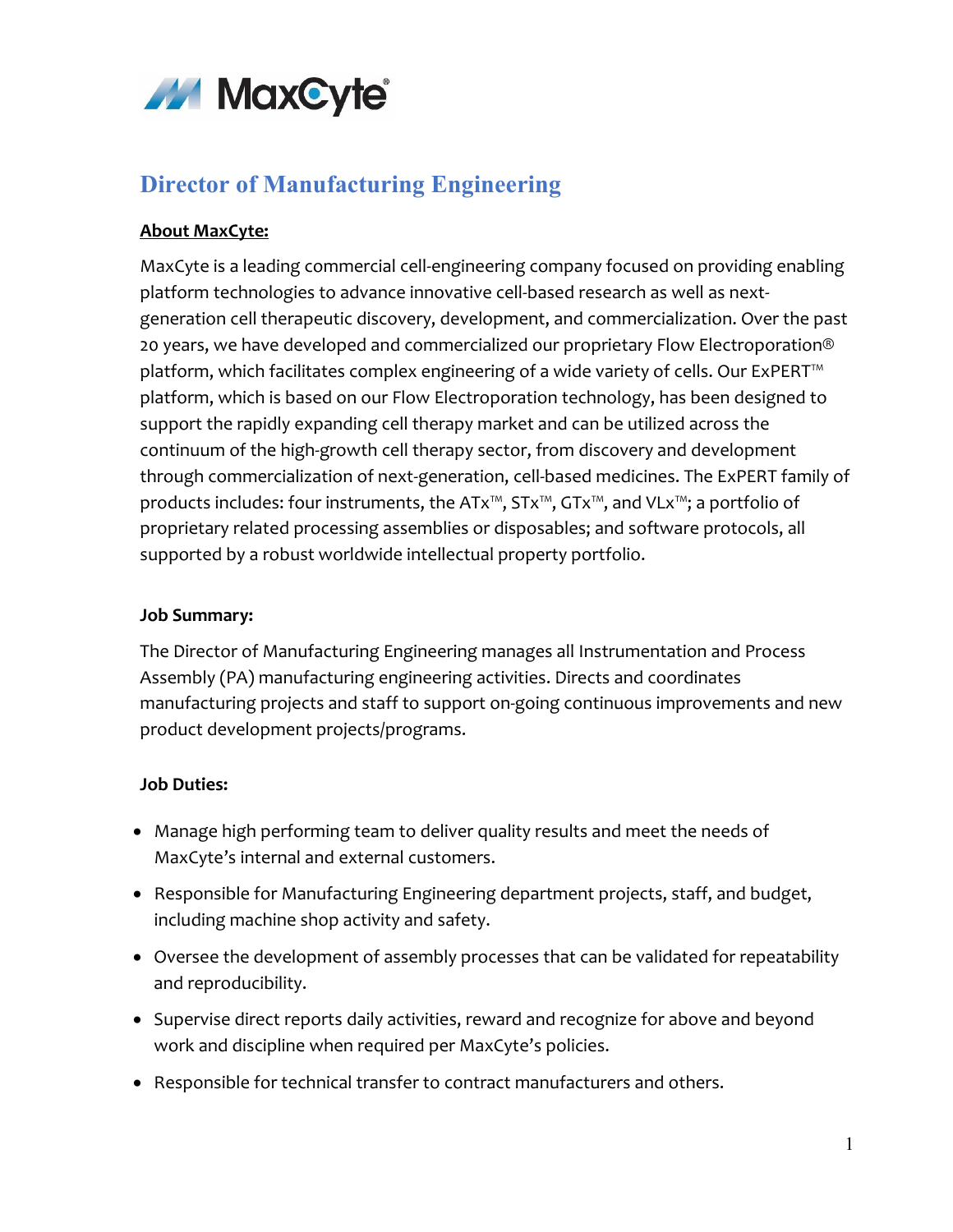- Responsible for capacity planning i.e., all tooling and equipment that supports production.
- Responsible for vertically integrating critical manufacturing process as needed.
- Participate in troubleshooting Instrument, PA's and assembly equipment. Respond and correct manufacturing related field issues expeditiously.
- Participate in product development process including design for manufacturing, assembly techniques, implementation of automation, and IQ/OQ/PQ qualifications.
- Promote and implement Six Sigma (DMAIC) methodology to achieve company quality, delivery and cost goals.
- Develop manufacturing processes that meet 1.33 Cpk or greater.
- Support and drive a continuous improvement culture.
- Participate and development of inspection, calibration, integration, verification, and validations for Instruments and Process Assemblies (PA). Implement product safety testing per regulations (e.g., UL, IEC, TUV) and EMI/EMC standards if required.
- Oversees general preventative maintenance of assembly automation, fixtures, and jigs to ensure all manufacturing systems meet performance specifications and criterion.
- Provides manufacturing project oversight to ensure the projects are meeting milestones and budget requirements. Manage project activity to resolve all issue to keep projects on track.
- Communicates with vendors, suppliers, contractors, and others involved in procurement, of production equipment.
- Complies and adheres to all Company health, safety and environmental policies.

#### **Job Requirements:**

- B.S. in Mechanical, Electrical or Biomedical Engineering and 10+ years of relevant experience, MS preferred.
- Project management certification/training is a plus.
- 5+ years supervisory experience
- Experience working in a regulated business such as medical device or Biotech industry is preferred.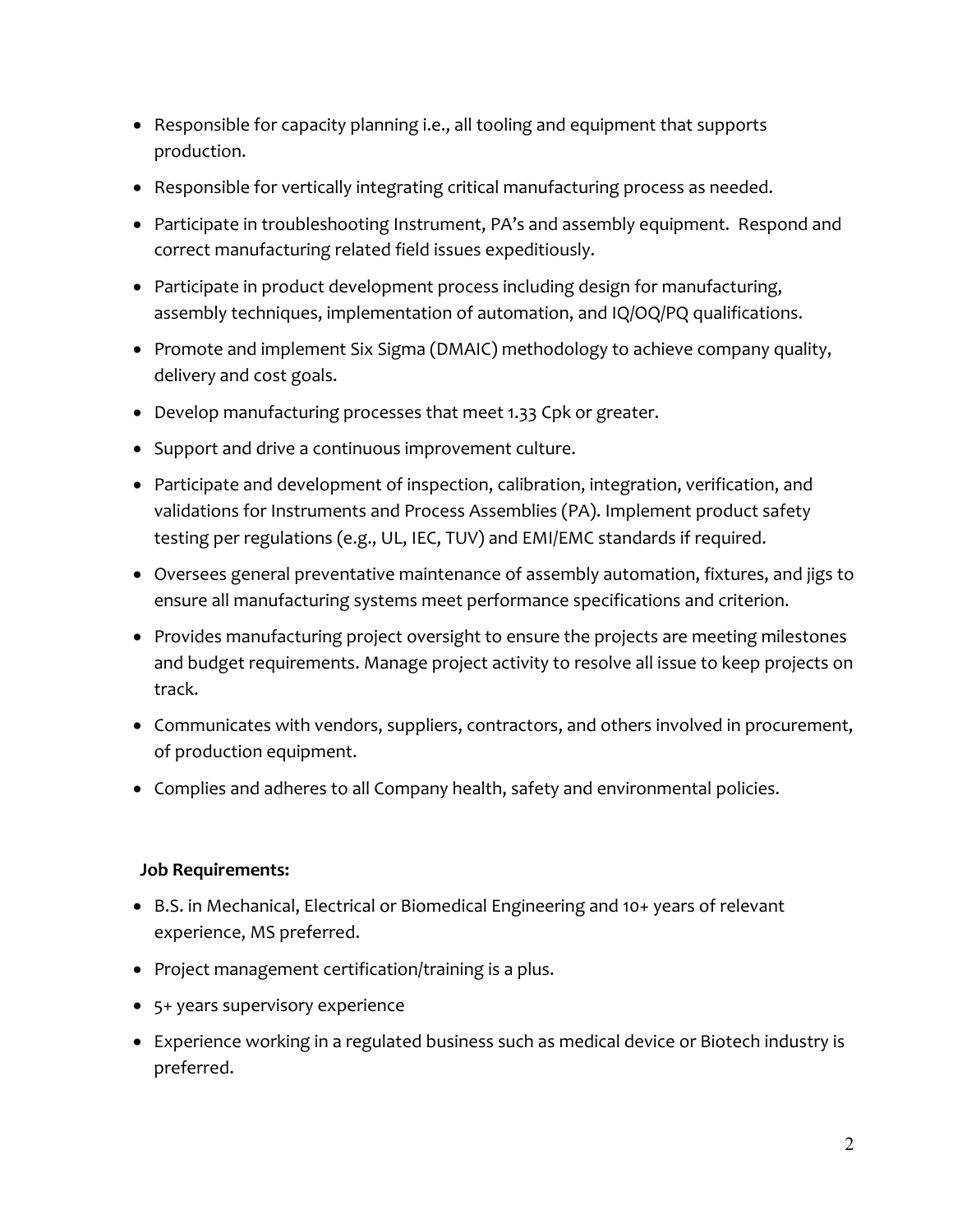- Must be a hands-on manager with a full understanding of the assembly process development including experience: a) developing assembly processes and implementing controls, b) in machining techniques and materials, and c) assembly techniques such as pressing, fasteners, ultrasonic welding, RF welding, injection molding, UV adhesives, electronic instrument testing, HI Pot testing, etc.
- Ability to design mechanisms using solid modeling software.
- Experience with SolidWorks and AutoCAD to create complete documentation packages.
- Experience in identifying critical to quality dimensions, and other criteria to ensure all production products meet the functional requirements.
- Familiar with international quality and safety regulations including cGMP, ISO 9000, ISO 13485, IEC 61010 and IEC 60601-1.
- Proven track record on the ability to lead project teams in new product technology transfer activities.
- Strong oral and written communication skills.
- Strong organization and time management skills.
- Ability to travel 10-15 percent.

### **Leadership Competencies:**

- Action Oriented Ability to take on new opportunities and tough challenges with a sense of urgency, high energy, and enthusiasm. Readily takes action on challenges, without unnecessary planning. Identifies and seizes new opportunities. Displays a can-do attitude in good and bad times. Steps up to handle tough issues.
- Collaborates Builds partnerships and works collaboratively with others to meet shared objectives. Represents own interests while being fair to others and their areas. Partners with others to get work done. Credits others for their contributions and accomplishments. Gains trust and support of others.
- Decision Quality Makes good and timely decisions that keep the organization moving forward. Makes sound decisions, even in the absence of complete information. Relies on a mixture of analysis, wisdom, experience, and judgment when making decisions. Considers all relevant factors and uses appropriate decision-making criteria and principles. Recognizes when a quick 80% solution will suffice.
- Drives Results Consistently achieves results, even under tough circumstances. Has a strong bottom-line orientation. Persists in accomplishing objectives despite obstacles